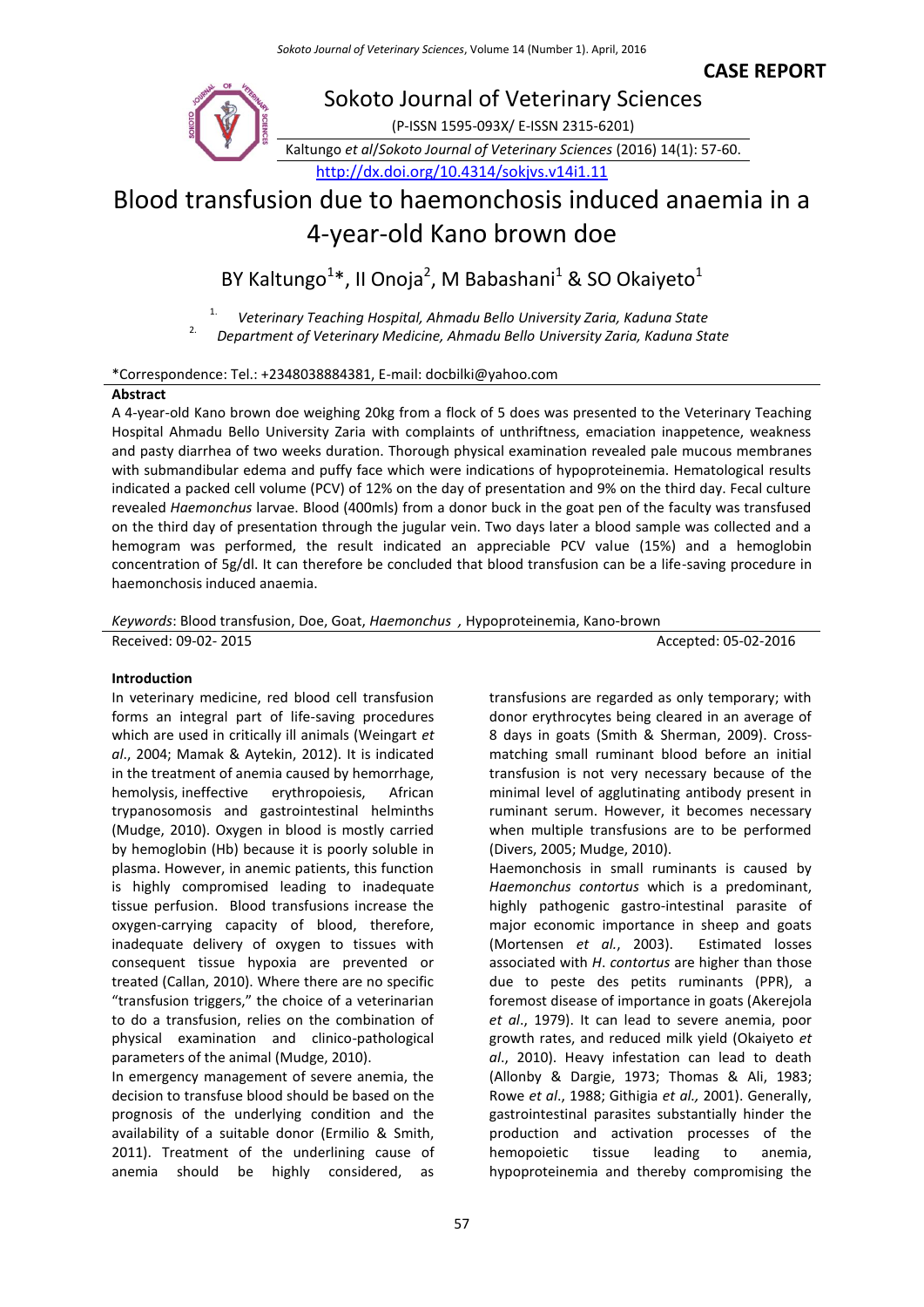immune system (Bastianetto *et al*., 2011). This paper reports the management of haemonchosisinduced anemia in a Kano Brown doe by blood transfusion.

#### **Case Presentation and Management**

A 4-year-old Kano Brown doe weighing 20kg from a flock of 5 does was presented to the Large Animal Clinic of the Veterinary Teaching Hospital (VTH), Ahmadu Bello University Zaria with complaints of severe diarrhea of two weeks duration, lassitude and puffy face (Plate 1). The goats were managed on a semi-intensive system and had no history of deworming. Physical examination revealed depression, pale mucous membrane (Plate 2), bilateral serous ocular discharge, and severe weakness, while rumen motility, assessed by placing a stethoscope in the left paralumbar fossa, was very weak and the body condition score was 2 on a scale of 5 (Detweiler *et al.*, 2008). The rectal temperature was 38.8ºC; pulse 108 beats per minute, and the respiratory rate 16 breaths per minute.

Blood and rectal fecal samples were collected and sent to clinical pathology and helminthology



**Plate I**: showing puffy face and Submandibular edema

laboratories of the VTH for haemogramme and parasite screening respectively. The fecal sample was cultured for two weeks using the Baermann's technique to obtain third stage larvae; these larvae were collected for further identification. The animal was treated after one week of presentation using Albendazole suspension at 7.5mg/kg live body (once) and 400 ml of whole blood was collected from a healthy buck in the goat pen of the faculty and was transfused intravenously. The donor buck weighed 30kg and screened for haemoparasites and other infectious agents like brucellosis. Four hundred milliliters of blood were drawn from the donor in a blood bag containing citrate phosphate and immediately transfused very slowly for the first 30 minutes through a blood filter set and sterile jugular catheter, after which the rate was increased due to absence of any adverse reaction. The hematological parameters were re-evaluated 2 days after the transfusion; and it was observed that the packed cell volume and the hemoglobin concentration showed some improvements (Table 2).



**Plate II**: showing paper white ocular mucous membrane

| Table1: Clinical pathology and helminthology results before blood transfusion |  |  |
|-------------------------------------------------------------------------------|--|--|
|-------------------------------------------------------------------------------|--|--|

|                                 | Haematology |       |          | Biochemistry           |     |             | Helminthology  |          |
|---------------------------------|-------------|-------|----------|------------------------|-----|-------------|----------------|----------|
|                                 | Day 1       | Day 3 | Normal   | <b>Obtained values</b> |     | Normal      |                |          |
|                                 |             |       | Range    |                        |     | Range       | Strongyle eggs | $^{+++}$ |
| PCV %                           | 12          | 9     | 22-39    | Total protein g/dl     | 4   | $6.4 - 7.9$ |                |          |
| $Hb$ g/dl                       | 4           | 3     | $8 - 14$ | Albumin g/dl           | 1.6 | $2.4 - 4.4$ |                |          |
| WBC $\times$ 10 <sup>9</sup> /l | 7           | 13.9  | $4 - 13$ | Globulin g/dl          | 2.6 | $2.9 - 3.2$ |                |          |
| Neutrophils %                   | 23          | 38    | 10-50    |                        |     |             |                |          |
| Lymphocytes %                   | 67          | 70    | 40-75    |                        |     |             |                |          |
| Monocytes %                     | 1           |       | $0 - 6$  |                        |     |             |                |          |
| Eosinophils %                   | 5           | 5     | $0 - 10$ |                        |     |             |                |          |
| <b>Basophils %</b>              |             |       | $0 - 2$  |                        |     |             |                |          |

Key: WBC- White Blood Cell, Hb- Haemoglobin, PCV- Packed Cell Volume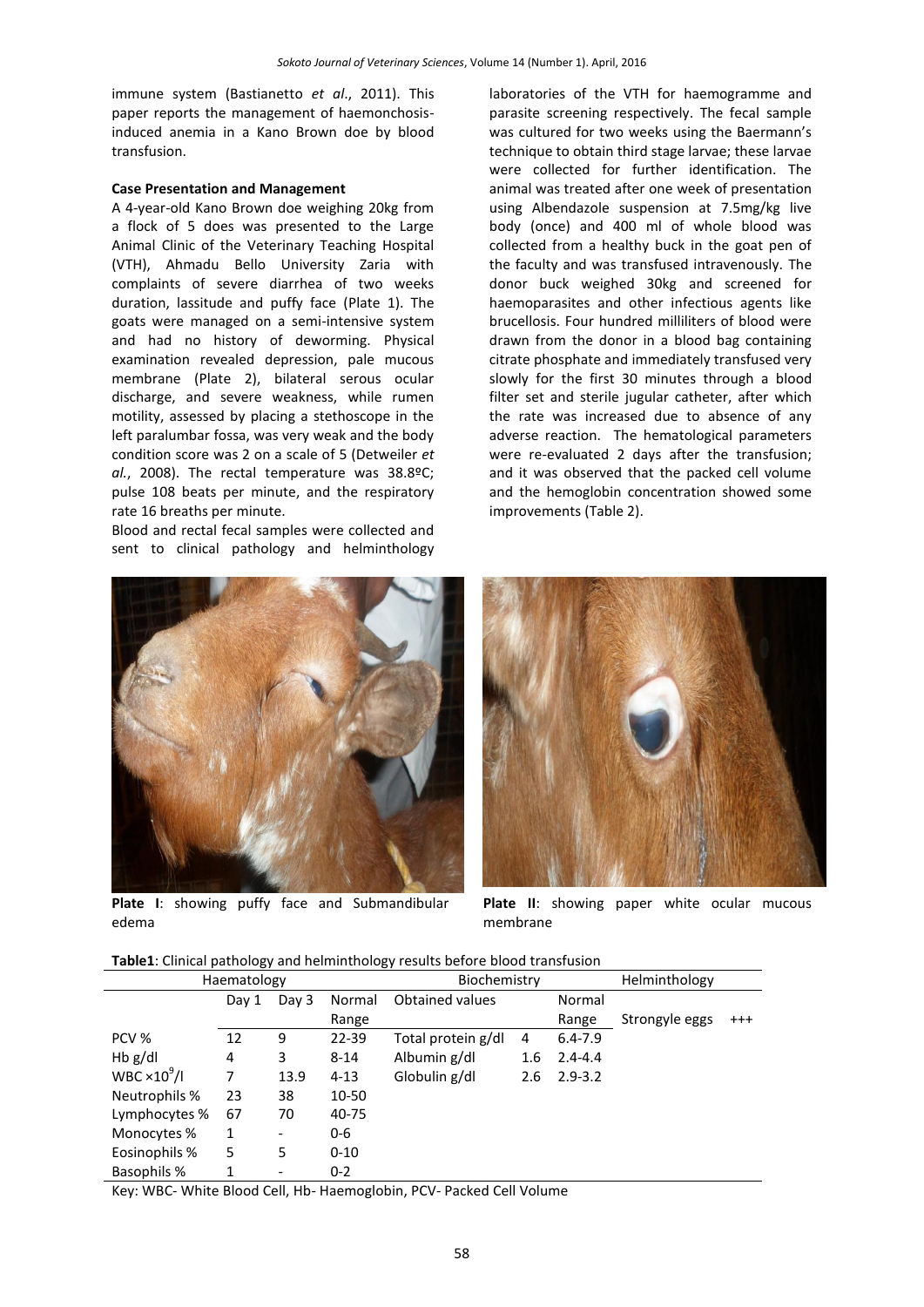*Sokoto Journal of Veterinary Sciences*, Volume 14 (Number 1). April, 2016

| ັ                    |             |                 |
|----------------------|-------------|-----------------|
|                      | Haematology | Reference range |
| PCV %                | 15          | $22 - 39$       |
| $Hb$ g/dl            | 5           | $8 - 14$        |
| WBC $\times 10^9$ /I |             | $4 - 13$        |
| Neutrophils %        | 21          | 10-50           |
| Lymphocytes %        | 65          | 40-75           |
| Monocytes %          | 1           | 0-6             |
| Eosinophils %        | 5           | $0 - 10$        |
| <b>Basophils %</b>   |             | $0 - 2$         |

**Table 2**: Clinical pathology result 2 days after blood transfusion

Key: WBC- White Blood Cell, Hb- Haemoglobin, PCV- Packed Cell Volume

### **Results and Discussion**

Clinical examination revealed a puffy face and submandibular edema; probably due to hypoproteinaemia particularly hypoalbuminaemia (Table 1) as a result of continuous sucking of blood and the hemorrhagic gastritis caused by the adult parasites. Furthermore, disruption in the integrity of the abomasal mucosa might have also caused been caused by an increase in the globulin level due to acute phase proteins produced as a result of injury to the abomasal mucosa. Increase in globulin level as reported by Murata (2004) causes a reduction in albumin production by the liver. Furthermore, Holmes (1987) reported that, reduced energy and protein metabolism, coupled with anemia in severe cases of haemonchosis are accompanied by hypoproteinemia and edema.

There was a continuous drop in PCV and Hb values through days 1- 3 (Table 1) of clinical investigation of this goat which is a typical sign of infestation by *Haemonchus* parasites. This may have resulted owing to continuous loss of blood along with iron and protein due to invasion of the abomasum with the fourth stage larvae and the adult worms resulting in a non-regenerative anemia (Bastianetto *et al*., 2011). Furthermore, the parasite is capable of releasing hemolytic factors that may have resulted in erythrocyte lysis which promotes the anemia (Fetterer & Rhoads, 1998).

In this report, the white blood cell values were within the reference range; this concurs with the reports of Rahman & Collins (1990) where it was stated that infection with *H. contortus* did not lead to significant changes in total white cell counts. Cross matching of the donor and recipient blood

# **References**

- Akerejola OO, Schillhorn Van Veen TW, Njoku CO (1979). Ovine and caprine diseases in Nigeria. A review of economic losses. *Bulletin of Animal Health and Production in Africa*. **27**(1): 65-70.
- Alba-Hurtado F & Munoz-Guzman MA (2013). Immune Responses Associated with Resistance to Haemonchosis in Sheep. *BioMed Research International,* vol. 2013, Article ID 162158, doi:10.1155/2013/162158.

an increase in its permeability resulting in further loss of proteins due to leakage to the gastric lumen (Alba-Hurtado & Munoz-Guzman, 2013).

Another possible reason could be that, the effort by the host for a compensatory re-establishment of normovolemia may have resulted in haemodilution. Besides, hypoalbuminemia may also have was not done, this was not necessary because according to reports of Ermilio & Smith (2011), cross-matching of small ruminant blood before transfusion is not of significant clinical value because of the minimal level of agglutinating antibody present in ruminant serum.

The recovered larvae were identified and differentiated at generic level by standard methods as described by Anonymous (1971). Gastro-intestinal nematodes can be controlled by generally decreasing the stocking density of pastures, reducing the contamination of pastures by infective larvae (e.g. pasture rotation), systematic and regular removal of manure from stalls and pens will reduces the risk of infection of housed livestock, and also by using antihelminthics. However, the indiscriminate use of anthelmintics to animals especially by local farmers has led to the appearance of parasite isolates with resistance to the major antiparasitic drug groups (Jackson & Coop, 2000). Due to the marked improvement in the health status and general well-being of the goat, it was discharged 4 days post transfusion. The client was advised to improve the nutritional plane of his animals and deworm them at regular intervals.

- Allonby EW & Dargie JD (1973). *Helminth Diseases of Cattle, Sheep and Horses in Europe,* (Urquhart GM, Amour J, editors). Glasgow University Press: Robert Maclehose and Company limited. Pp 59-71.
- Anonymous (1971). Manual of Veterinary Parasitology Technique Technical Bulletin, No 18. Ministry of Agriculture and Fisheries and Food. London Pp. 129.

Bastianetto E, Melo MM & Leite RC (2011). Hemogram of buffaloes (*Bubalus bubalis*)